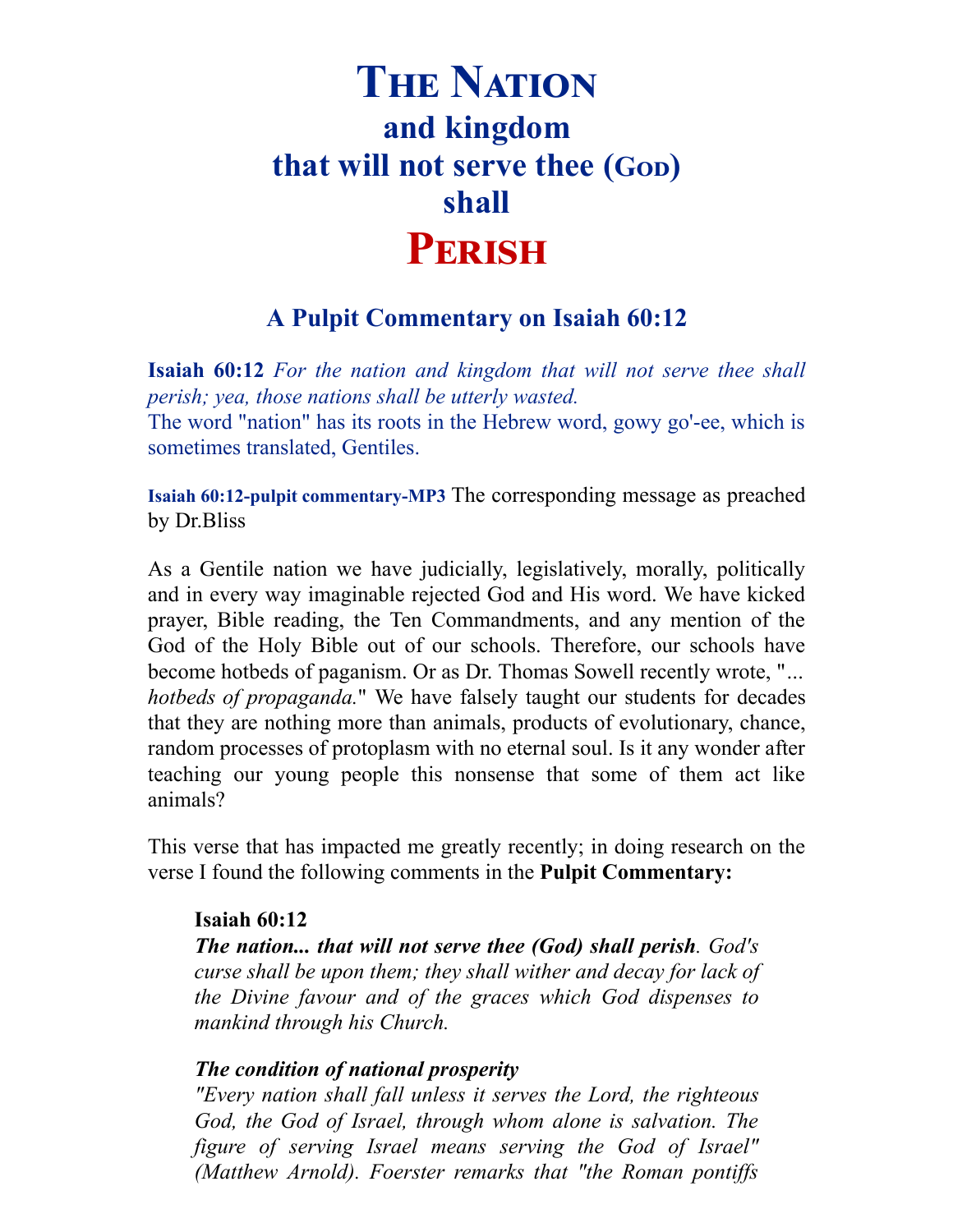*abuse this oracle of the prophet to establish their tyranny over monarchs. In particular, it is recorded of Pius IV, that at the time of his election he caused a coin to be struck, on one side of which was his own image, adorned with a triple crown, and on the other these words of the prophet were inscribed." Barnes gives suggestions for the historical illustration of the passage: "The idea of the verse is that no nation can flourish and long continue that does not obey the Law of God, or where the true religion does not prevail, and the worship of the true God is not maintained. History is full of af ecting illustrations of this. The ancient republics and kingdoms fell because they had not the true religion. The kingdoms of Babylon, Assyria, Macedonia, and Egypt; the Roman Empire, and all the ancient monarchies and republics, soon fell to ruin because they had not the salutary restraints of the true religion, and because they lacked the protection of the true God. France cast of the government of God in the first Revolution, and was drenched in blood. It is a maxim of universal truth that the nation which does not admit the influence of the laws and the government of God must be destroyed. No empire is strong enough to wage successful war with the great Jehovah; and, sooner or later, notwithstanding all that human policy can do, corruption, sensuality, luxury, pride, and far-spreading vice will expose a nation to the displeasure of God, and bring down the heavy arm of his vengeance." The precise form in which this subject is dealt with must depend on the standpoint of the preacher. It is better, therefore, only to give the lines in which thoughts, arguments, and persuasions may run. The conditions of national prosperity are—*

- I. BELIEF IN GOD. Atheism never has built up, and never can *build up, a stable nation. An atheistic nation is like a wall of loose stones. There is nothing to bind it into a unity of strength.*
- II. ACKNOWLEDGMENT OF GOD. From different points of view *the absolute necessity for some public and authorized testimony of the national faith may be urged.*
- III. OBEDIENCE To God. By the recognition of his Law as the *absolute standard of national righteousness, the final court of appeal.*
- IV. REFERENCE TO GOD. In all times of national perplexity or *peril. "Righteousness exalteth a nation," but righteousness is this-trying to know God's will, and trying to do it.-R.T.*

### **End of edited article.**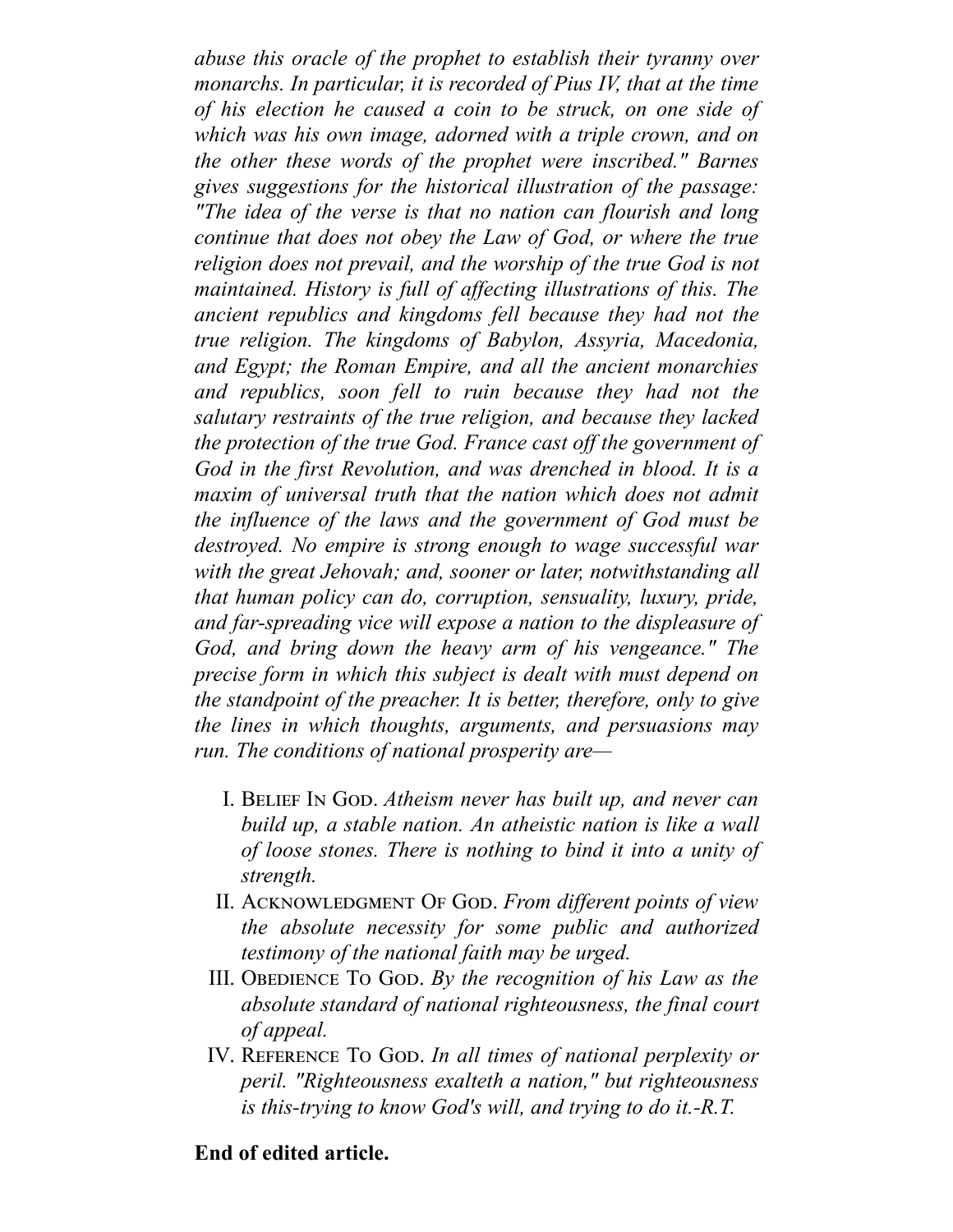The gist of the comments and verses referenced above could not be clearer.

In my research I was struck by the idea that not only do these verses apply to the nation of Israel but also to the Gentile nations. I believe that there is a universal application to the teaching that Mr. Barnes states in the Pulpit Commentary article, *The idea of the verse is that no nation can flourish and long continue that does not obey the Law of God, or where the true religion does not prevail, and the worship of the true God is not maintained.* (Emphasis mine.) *No nation*, not just the Jews but the Gentiles.

Even the churches of America have rejected God's word. Church after church has embraced paganism as they have rejected the revealed will and word of God by installing women and sodomites in their pulpits. This in the name of progress and modernism. God is not pleased with this, and any nation, even America, will perish if they do not repent and turn back to the word of God.

The Pulpit Commentary editor of the above article then goes on to reference,

**Zechariah 14:17-19** *And it shall be, that whoso will not come up of all the families of the earth unto Jerusalem to worship the King, the LORD of hosts, even upon them shall be no rain. And if the family of Egypt go not up, and come not, that have no rain; there shall be the plague, wherewith the LORD will smite the heathen that come not up to keep the feast of tabernacles. This shall be the punishment of Egypt, and the punishment of all nations that come not up to keep the feast of tabernacles.*

The nation of Israel rejected God and His word, and the prophets, including Jeremiah warned them that if they continued on that path they would be destroyed. However, God also warned the neighboring Gentile nations that they would not escape His wrath either.

**Jeremiah 12:17** *But if they will not obey, I will utterly pluck up and destroy that nation, saith the LORD.*

**Jeremiah 25:13** *And I will bring upon that land all my words which I have pronounced against it, even all that is written in this book, which Jeremiah hath prophesied against all the nations.*

The word of God is replete with warnings to people and nations that if they will not head His word, they will be destroyed. Yet, people and nations continue on down their path to destruction, just as Israel did so many thousands of years ago. In spite of their many warnings, Israel went into captivity and desolation. The nation has never been the same since. And the United States will not escape the wrath of God either. **NO** nation can ignore God and prosper. Raising taxes, the debt limit, and all of the other